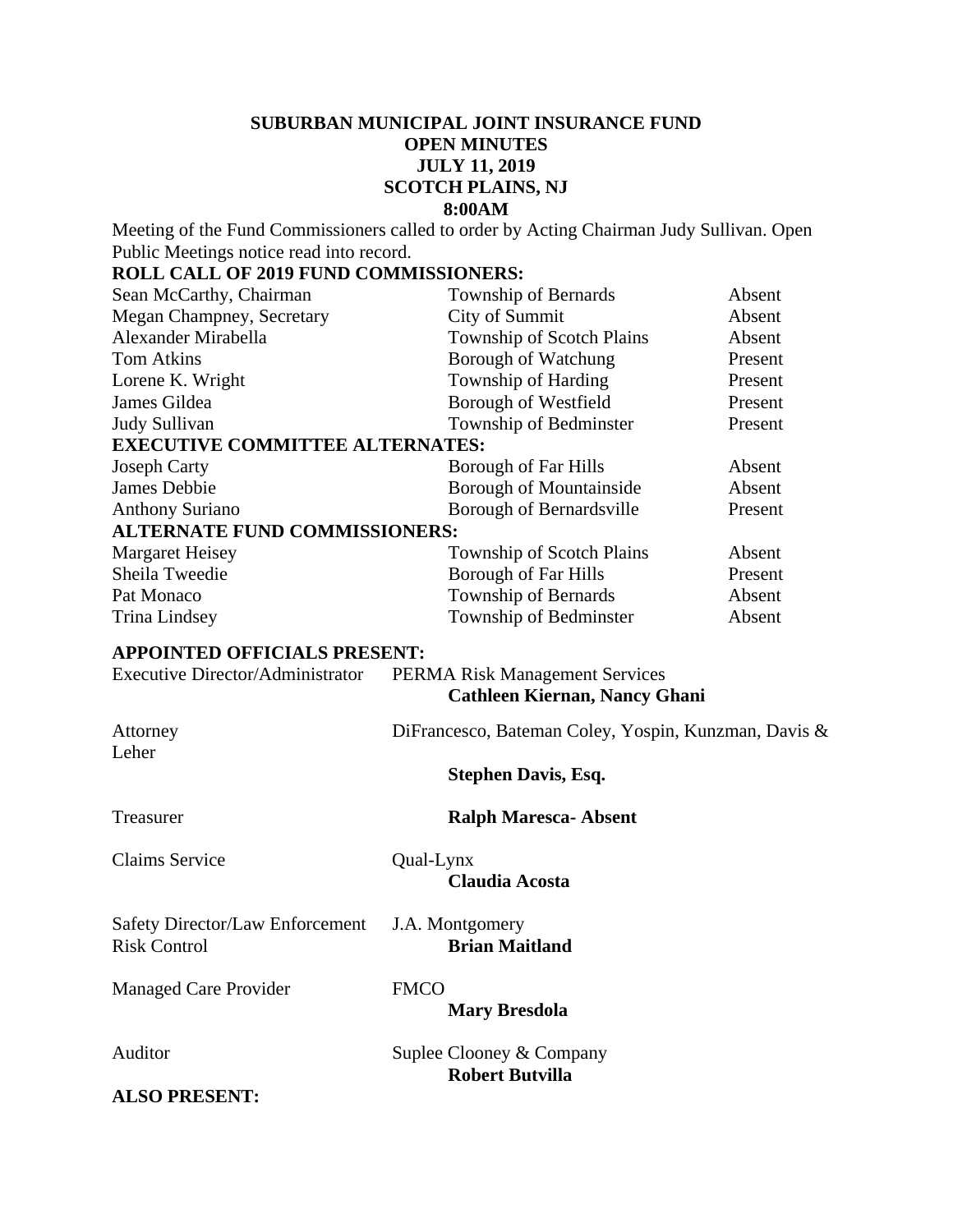Amy Pieroni, Acrisure Lindsay Travali, Acrisure Juanita Perez, Brown & Brown Craig Sutherland, Meeker, Sharkey & Hurley Hallee Cramer, Meeker, Sharkey & Hurley Brandon Tracy, PERMA Risk Management Services

# **MINUTES:** Open Minutes of July 11, 2019. **MOTION TO APPROVE OPEN MINUTES FOR JUNE 13, 2019 AS PRESENTED:**

| Moved:   |  |
|----------|--|
| Second:  |  |
| $V$ ote: |  |

Commissioner Atkins Commissioner Wright Vote: Unanimous

#### **CORRESPONDENCE:**  NONE

# **EXECUTIVE DIRECTOR:**

**REPORT:** Monthly report submitted to Fund Commissioners including monthly Fast-track Accident Frequency, Fast-track Financial report, Fixed Income Portfolio Summary, Claim Activity Report, Interest Rate Summary Comparison, Monthly Loss Ratio by fund year and line of coverage and the Monthly and Annual Regulatory Checklist.

Executive Director referred to the tracking reports as of May 31, 2019 and said the Financial Fast Track reflected a statutory surplus is \$3.3 million. Executive Director reviewed the Loss Ratio report and said all Fund Years are at or below the actuarial targets, but noted Fund Year 2019 Property line is slightly high due to a large claim that occurred during the  $1<sup>st</sup>$  quarter. Executive Director reviewed the Lost Time Accident Frequency (LTAF) and said the JIF's rate is 0.98; the overall MEL/JIF rate is 1.16.

**LEGISLATION:** Executive Director said the Governor signed S716, known as "the Thomas P. Canzanella First Century First Responders Protection Act," into law. Executive Director said the legislation was passed with a few amendments suggested by the MEL Legislative Committee; the amendments included limiting the types of cancers presumed, as well as, set an age limit.

Executive Director said as previously discussed the MEL was monitoring S477 which extends the statute of limitations in civil actions for sexual abuse claims; the draft bill was amended whereas eliminating public entity immunities under Title 59 and was signed by the Governor with a commitment from the bill's sponsors to introduce and swiftly pass a bill that will correct an error in the section of the bill relating to the liability of public entities.

Executive Director said the MEL is working on a comprehensive plan to address the potential exposure of both of these bills, which will include a specialized attorney and claims administrator for these types of claims. In addition, there may be process for local government entities to declare special emergency funds to address these claims.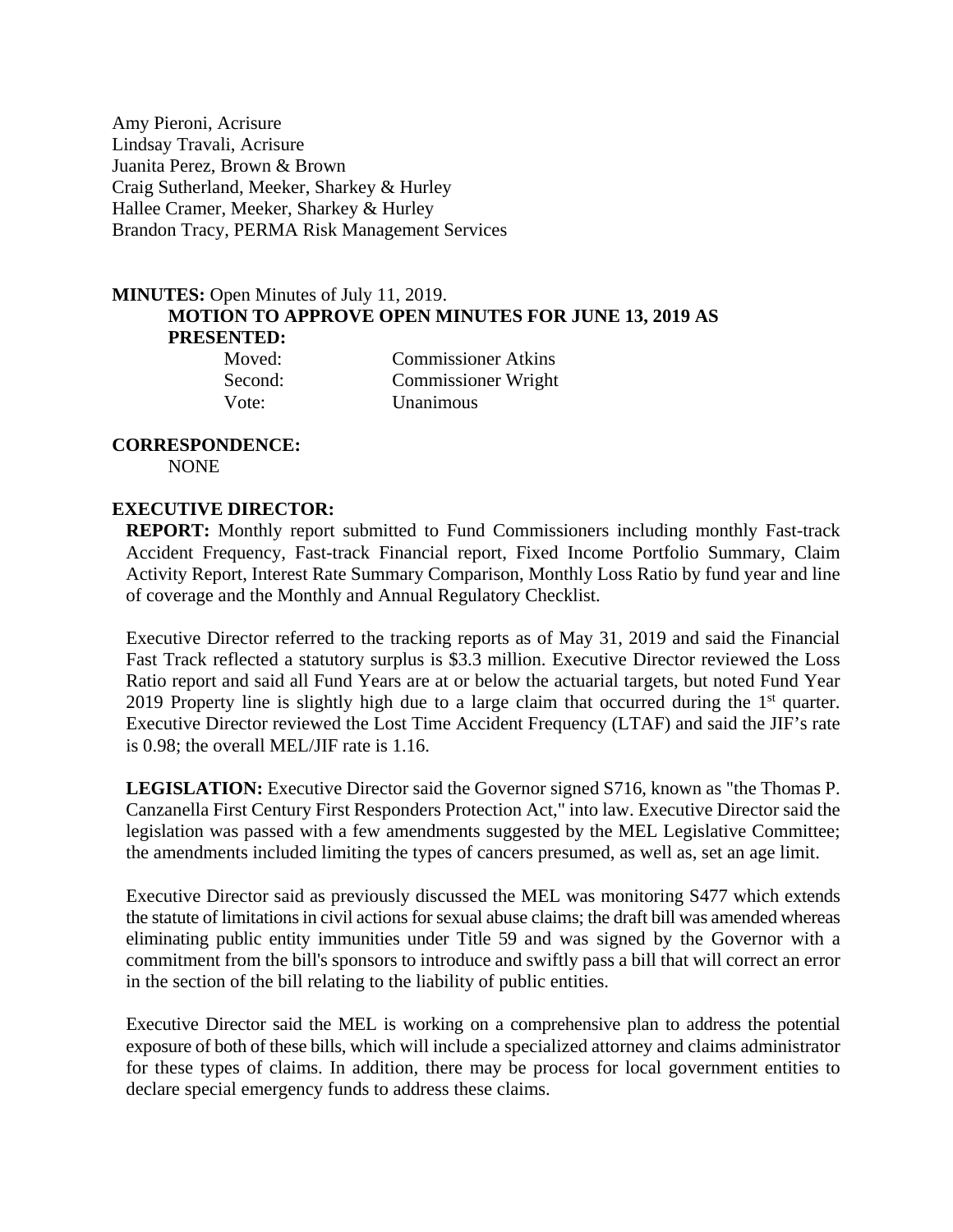**CONTRACTS REVIEW COMMITTEE:** Executive Director said this committee has scheduled a meeting for July 23rd to review the Scope of Services for the Underwriting Manager/Marketing Consultant Request for Proposal (RFP) to be issued.

Executive Director said the MEL contracted with a Qualified Purchasing Agent (QPA) to review its procurement process and drafted a report. The report noted the MEL was following the appropriate procedures, but could benefit by procuring some services through a competitive contracting process, which would allow for 3-year contracts with options to renew for a  $4<sup>th</sup>$  and  $5<sup>th</sup>$ year.

Executive Director said based on the report this Fund could issue a Competitive Contract Request for Proposal (CCRFP). Included in the agenda was Resolution 15-19 that authorized the Executive Director to work with the Contracts Review Committee to release a CCRP.

# **MOTION TO ADOPT RESOLUTION 15-19 AUTHORIZING THE HIRING OF AN UNDERWRITING MANAGER/MARKETING CONSULTANT THROUGH THE COMPETITIVE CONTRACTING PROCESS.**

| Moved:  | <b>Commissioner Gildea</b> |
|---------|----------------------------|
| Second: | <b>Commissioner Atkins</b> |
| Vote:   | $6$ Ayes $-0$ Nays         |

**MEMBERSHIP RENEWALS:** Executive Director said Far Hills, Mountainside, Watchung, Bedminster, Scotch Plains, Summit and Westfield are scheduled to renew fund membership by January 1, 2020. Membership documents have been mailed out and are due in the beginning of October.

**RISK MANAGEMENT PLAN:** Included in the agenda was an excerpt from the Fund's Risk Management Plan. Section revised by Underwriting Manager to reflect the shared aggregate coverage made available earlier in the year.

### **MOTION TO REVISE THE 2019 RISK MANAGEMENT PLAN:**

| Moved:  | <b>Commissioner Gildea</b> |
|---------|----------------------------|
| Second: | <b>Commissioner Atkins</b> |
| Vote:   | 6 Ayes - 0 Nays            |

**MEL CYBER TASK FORCE:** Executive Director discussed the MEL's Cyber Task Force July Bulletin, attached in the July bulletin issued by the MEL Cyber Task Force regarding Government Cyber Attacks.

**2019 COVERAGE DOCUMENTS:** Executive Director said the fund office has distributed the 2019 coverage documents to all Fund Commissioners and Risk Managers via email.

**RISK MANAGEMENT INFORMATION/OPERATING SYSTEM (RMIS):** The Executive director said that members and risk managers will receive an email with a link to renewal worksheet to begin the 2020 underwriting renewal during the month of July with a September  $15<sup>th</sup>$  completion date.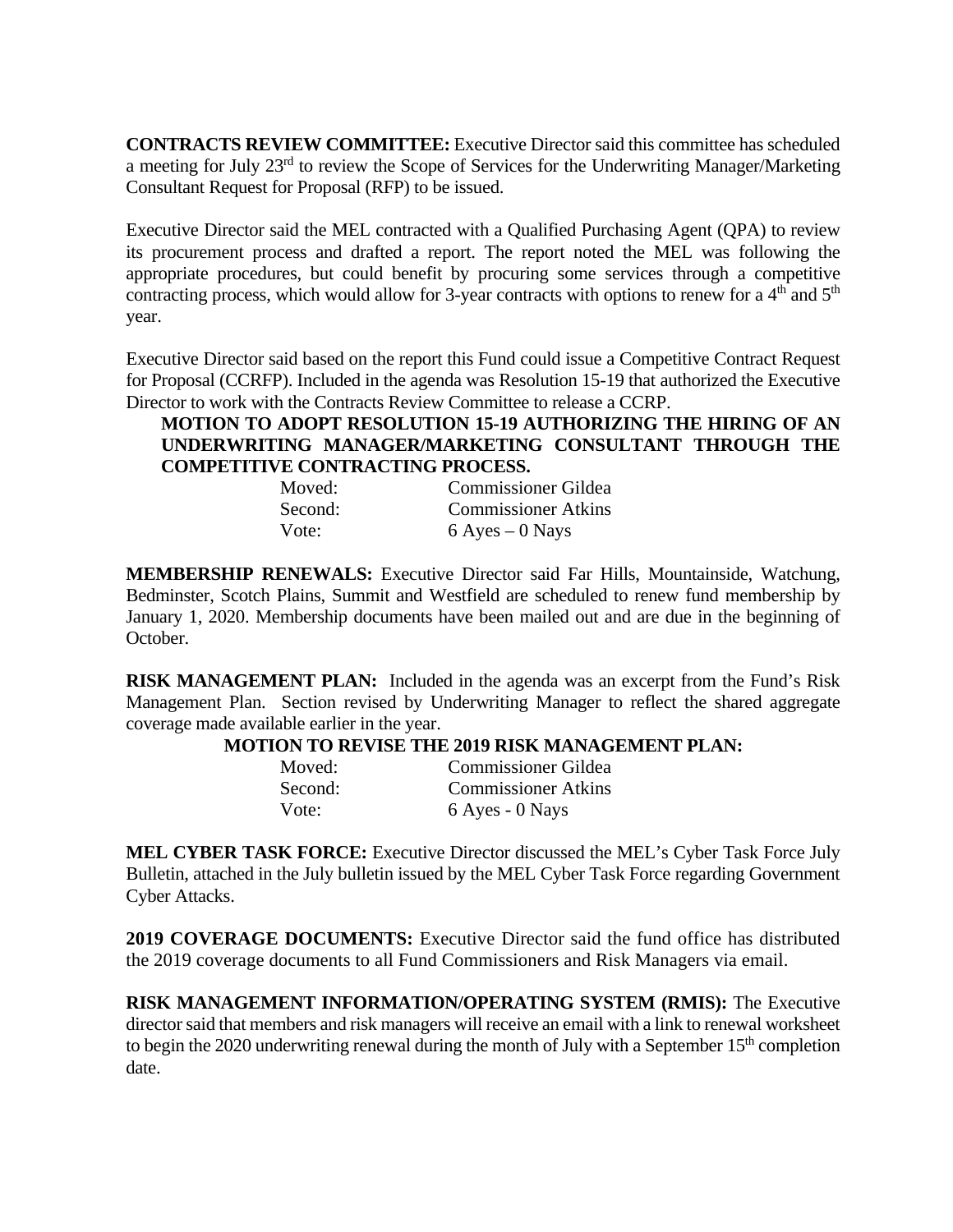**2018 AUDIT FILING:** Executive Director reported the 2018 Year End Audit, Certification of the Audit adopted by the Executive Committee, Actuarial Valuation and Actuarial Certification has been filed with the Departments of Insurance and Community Affairs. In addition, the Synopsis of Audit was published in the Fund's official newspaper.

**AUGUST PAYMENTS:** Executive Director said the Fund is not scheduled to meet in August and it would be appropriate to authorize the Treasurer to process contracted expenses.

# **MOTION TO AUTHORIZE THE TREASURER TO PROCESS CONTRACTED EXPENSES DURING THE MONTH OF AUGUST:**

| Motion: | <b>Commissioner Atkins</b> |
|---------|----------------------------|
| Second: | <b>Commissioner Gildea</b> |
| Vote:   | $6$ Ayes $-0$ Nays         |

#### **TREASURER:**

**VOUCHER LIST:** 

#### **JULY 2019 VOUCHER PAYMENTS, RESOLUTION 16-19**

| Fund Year 2019: | \$198,620.83 |
|-----------------|--------------|
| Total:          | \$198,620.83 |

# **CONFIRMATION OF CLAIMS PAYMENTS/CERTIFICATION OF CLAIMS' TRANSFERS FOR MONTHS OF MAY 2019:**

| Fund Year 2019: | \$17,990.78 |
|-----------------|-------------|
| Fund Year 2018: | \$28,010.89 |
| Fund Year 2017: | \$8,607.88  |
| Fund Year 2016: | \$17,491.19 |
| Fund Year 2015: | \$280.30    |
| Closed:         | \$0         |
| <b>Total:</b>   | \$72,381.34 |

### **MOTION TO ADOPT RESOLUTION 19-19 APPROVING JULY BILLS LIST AND APPROVE CONFIRMATION & CERTIFICATION OF MAY 2019 CLAIM TRANSFERS AS SUBMITTED:**

| Moved:                 | <b>Commissioner Atkins</b>                                |
|------------------------|-----------------------------------------------------------|
| Second:                | <b>Commissioner Gildea</b>                                |
| <b>Roll Call Vote:</b> | $6$ Ayes $-0$ Nays                                        |
|                        | Voucher List and Treasurer's Report Made Part of Minutes. |

### **ATTORNEY:**

**REPORT:** Included in the agenda was a report of appellate decisions impacting municipalities.

### Monthly Report Made Part of Minutes.

#### **MEL UNDERWRITING MANAGER:**

**REPORT:** Included as part of the report were the List of Certificates issued for the period of 5/22/19 to 6/22/19.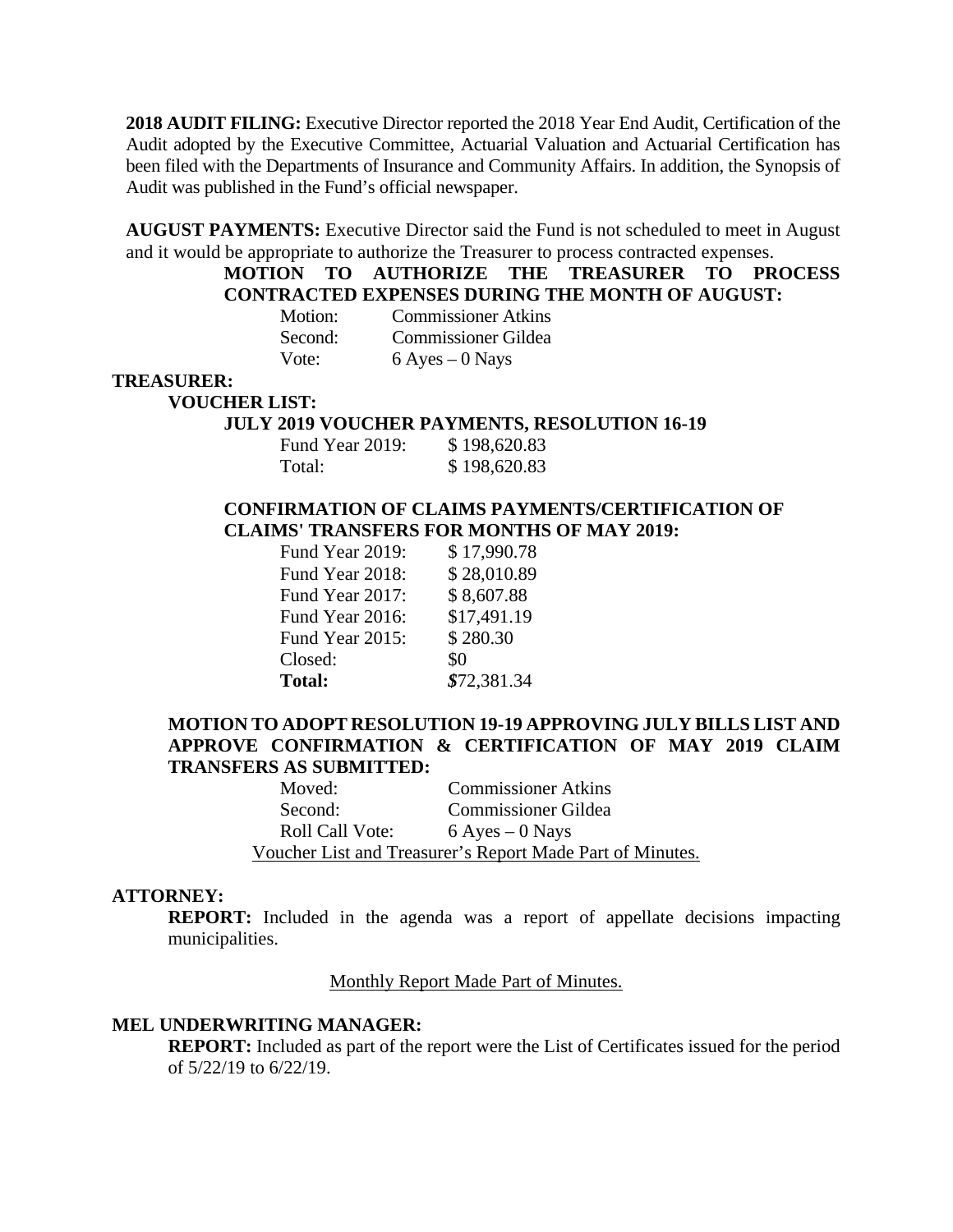**CYBER RISK MANAGEMENT COMPLIANCE REPORT:** Included as part of the report was a list of JIF members that submitted a cyber compliance program; the report indicated that to date one member has submitted their compliance report.

### Monthly Report Made Part of Minutes.

# **MANAGED CARE:**

**MONTHLY REPORT:** Included in the agenda was the June 2019 report submitted by FMCO. Managed Care Provider said the total provider billed amount was \$1,162,472, was re-priced to \$264,057 for a total savings of 77% and a PPO penetration of 94%.

Monthly Activity Report Made Part of Minutes.

# **SAFETY DIRECTOR:**

**MONTHLY REPORT:** Included in the agenda was the June 2019 report noting the activities/trainings conducted, upcoming MSI classes in the region and safety bulletins that were distributed. Safety Director thanked Scotch Plains for hosting the Designated Employer Representative (DER) Training. The Safety Director mentioned Scott Thompson, a retired Police Chief from Morris Plains, was appointed as a Loss Control director for Morris Plains. While at Morris Plains, Scott Thompson was instrumental in the acquisition of grants for the Morris JIF.

Monthly Report Made Part of the Minutes.

# **CLAIMS:**

**REPORT:** Claims Administrator said there are Payment Authority Requests to present during Closed Session.

### **RESOLUTION - EXECUTIVE SESSION FOR CERTAIN SPECIFIED PURPOSES: PERSONNEL - SAFETY & PROPERTY OF PUBLIC LITIGATION AND CONTRACT MATTERS:**

| Moved:          | <b>Commissioner Atkins</b> |
|-----------------|----------------------------|
| Second:         | <b>Commissioner Gildea</b> |
| Roll Call Vote: | <b>Unanimous</b>           |

**PAYMENT AUTHORIZATION REQUESTS & CONTRACT MATTERS:** Executive Committee reviewed payment authorization requests presented by Claims Service in Executive Session, as well as, contract matters.

### **MOTION TO RETURN TO OPEN SESSION:**

| Moved:                 |
|------------------------|
| Second:                |
| <b>Roll Call Vote:</b> |

Commissioner Atkins Commissioner Gildea **Unanimous** 

### **MOTION TO APPROVE PAYMENT AUTHORIZATION REQUEST PRESENTED IN EXECUTIVE SESSION BY QUAL-LYNX:**

Roll Call Vote: 6 Ayes - 0 Nays

Moved: Commissioner Atkins Second: Commissioner Gildea